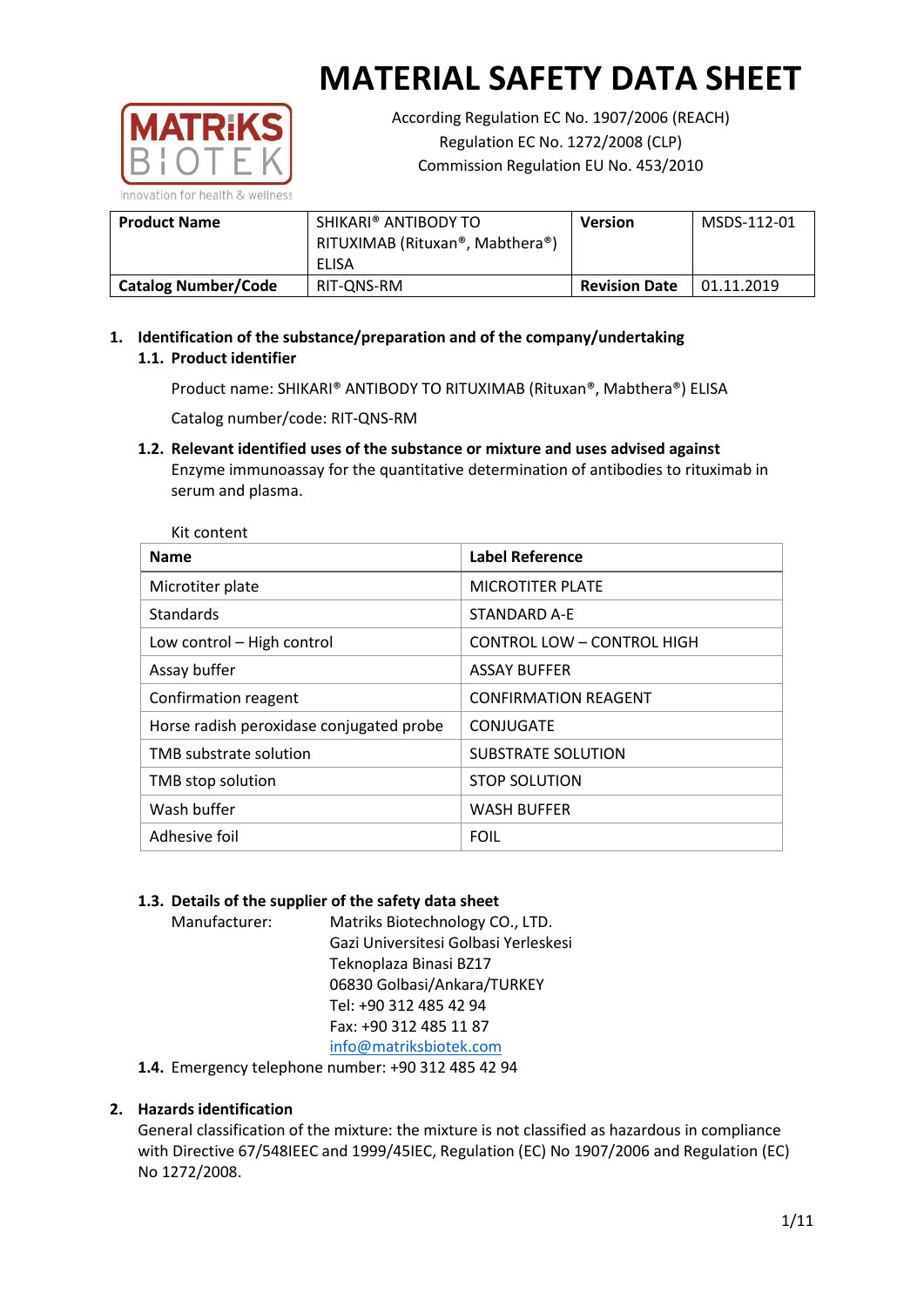

According Regulation EC No. 1907/2006 (REACH) Regulation EC No. 1272/2008 (CLP) Commission Regulation EU No. 453/2010

| <b>Product Name</b>        | SHIKARI® ANTIBODY TO<br>RITUXIMAB (Rituxan®, Mabthera®)<br>ELISA | <b>Version</b>       | MSDS-112-01 |
|----------------------------|------------------------------------------------------------------|----------------------|-------------|
| <b>Catalog Number/Code</b> | RIT-ONS-RM                                                       | <b>Revision Date</b> | 01.11.2019  |

# **2.1. Classification of the substance or mixture**

Classification in accordance with 1272/2008IEC (CLP/GHS) not classified as hazardous Classification in accordance with 67/548IEEC and 1999/45IEC (DPD) not classified as hazardous

## **2.2. Label elements**

This product is not under labelling according to Regulation (EC) n. 1272/2008

## **2.3. Other hazards**

Results of PBT and vPvB assessment: The substances in the mixture do not meet the PBT/vPvB criteria according to REACH (content <0,1% w/w), annex XIII; the substances in the mixture are not included in the Candidate List of SVHC.

**Note:** This product is intended for laboratory use by professional uses only. Use appropriate personal protective equipment while working with the reagents provided.

## **3. Composition/information on ingredients**

#### **3.1. Substances**

| <b>Stop Solution</b>                                                                                 |                                                                                                                               |
|------------------------------------------------------------------------------------------------------|-------------------------------------------------------------------------------------------------------------------------------|
| Ingredient                                                                                           | Hydrochloric Acid (HCL) Index No. 017-002-01-X                                                                                |
| CAS No (EC No)                                                                                       | 7647-01-0(231-595-7)                                                                                                          |
| Containing Conc. (%)                                                                                 | <5,0* (Dilution is not classified as hazardous<br>according to the European Regulation<br>67/548/EEC and 1272/2008/EC)        |
| Classification according to regulation (EC) No 1272/2008 (CLP) (related to the concentrated<br>form) |                                                                                                                               |
| Hazard Class and Category Codes(s)                                                                   | Skin Corr. 1B STOT SE 3                                                                                                       |
| Hazard Statement Code(s)                                                                             | H314, H335                                                                                                                    |
| Pictogram, Signal Word Code(s)                                                                       | GHS05, GHS07, Dgr                                                                                                             |
| Specific Conc. Limits, M-factors                                                                     | Skin Corr. 1B; H314: C≥25%<br>Skin Irrit. 2; H315: 10% ≤ C < 25 %<br>Eye Irrit. 2, H319: 10%≤C<25 %<br>STOT SE 3; H355: C≥10% |
| Directive 67/548/EEC                                                                                 | C; R34-37: C≥25%<br>Xi; R36/37/38: 10%≤C<25%                                                                                  |

#### **3.2. Mixtures**

|  | Standards, Controls, Assay Buffer |  |
|--|-----------------------------------|--|
|--|-----------------------------------|--|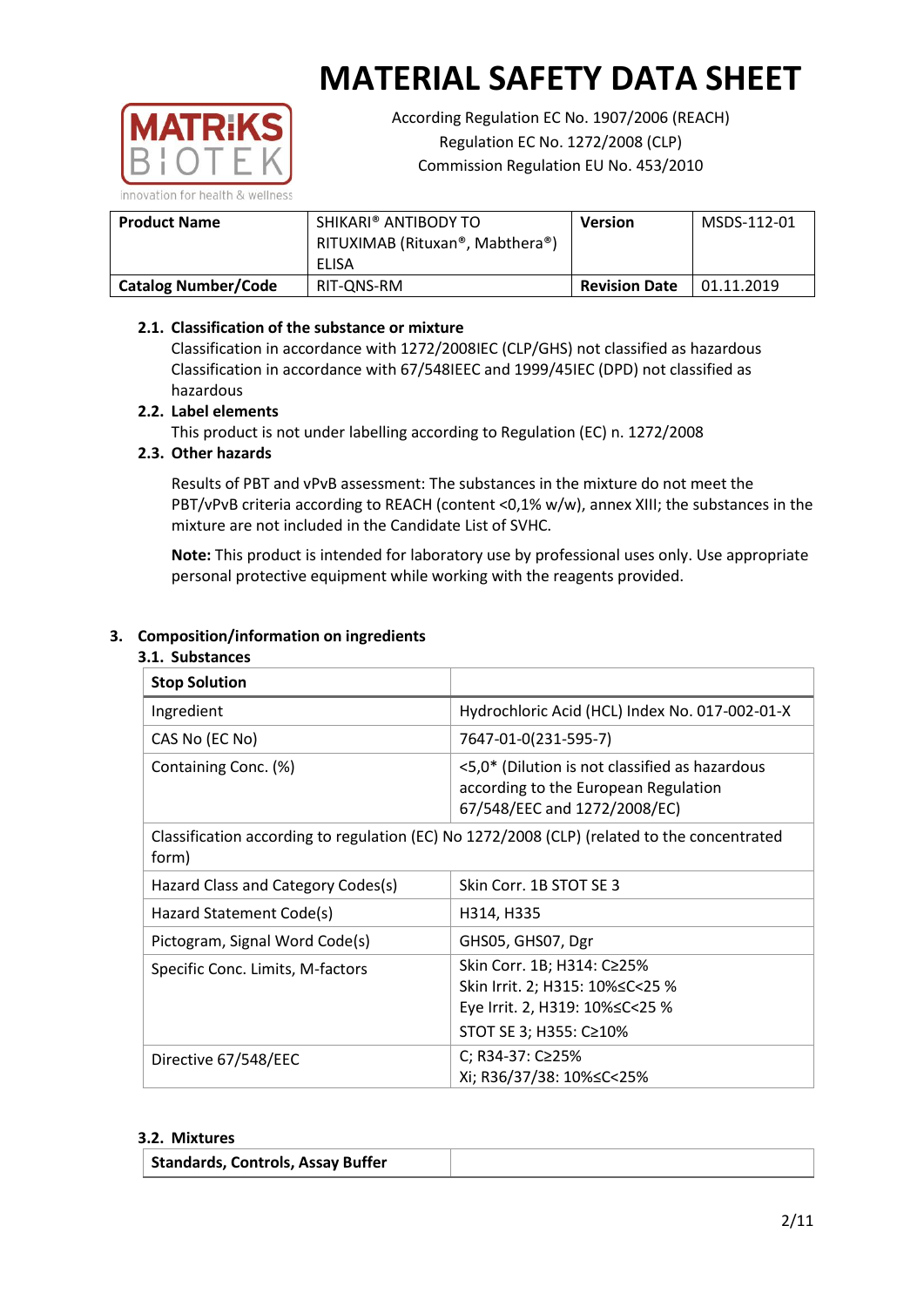

According Regulation EC No. 1907/2006 (REACH) Regulation EC No. 1272/2008 (CLP) Commission Regulation EU No. 453/2010

| <b>Product Name</b>        | SHIKARI® ANTIBODY TO<br>RITUXIMAB (Rituxan®, Mabthera®)<br>ELISA | <b>Version</b>       | MSDS-112-01 |
|----------------------------|------------------------------------------------------------------|----------------------|-------------|
| <b>Catalog Number/Code</b> | RIT-ONS-RM                                                       | <b>Revision Date</b> | 01.11.2019  |

| Ingredient                         | Sodium Azide Index no. 011-004-00-7                                                                                       |
|------------------------------------|---------------------------------------------------------------------------------------------------------------------------|
| CAS No (EC No)                     | 26628-22-8 (247-852-1)                                                                                                    |
| Containing Conc. (%)               | <0,001 % (Dilution is not classified as hazardous<br>according to the European Regulation<br>67/548/EEC and 1272/2008/EC) |
| form)                              | Classification according to regulation (EC) No 1272/2008 (CLP) (related to the concentrated                               |
| Hazard Class and Category Codes(s) | Acute Tox. 2 (oral)                                                                                                       |
|                                    | Acute Tox. 1 (dermal)                                                                                                     |
|                                    | STOT RE 2                                                                                                                 |
|                                    | Acute Aquatic 1                                                                                                           |
|                                    | <b>Aquatic Chronic 1</b>                                                                                                  |
| Hazard Statement Code(s)           | H300, H310, H373, H400, H410                                                                                              |
| Pictogram, Signal Word Code(s)     | GHS06, GHS08, GHS09                                                                                                       |
| Specific Conc. Limits, M-factors   | M-Factor-Aquatic Acute:1                                                                                                  |
| Directive 67/548/EEC               | R23/24/25-36/37/38-50/53                                                                                                  |

| Conjugate                          |                                                                                                                           |
|------------------------------------|---------------------------------------------------------------------------------------------------------------------------|
| Ingredient                         | Proclin 150 Index no. 613-167-00-5                                                                                        |
|                                    | Proclin 150 is a mixture of substances of the                                                                             |
|                                    | components, 5-Chloro-2-methyl-4-isothiazolin-3-<br>one and 2-Methyl-2H -isothiazol-3-one (3:1).                           |
| CAS No (EC No)                     | 55965-84-9                                                                                                                |
| Containing Conc. (%)               | <0,0015% (Dilution is not classified as hazardous<br>according to the European Regulation<br>67/548/EEC and 1272/2008/EC) |
| form)                              | Classification according to regulation (EC) No 1272/2008 (CLP) (related to the concentrated                               |
| Hazard Class and Category Codes(s) | Acute Tox. 3                                                                                                              |
|                                    | Skin Corr. 1B                                                                                                             |
|                                    | Skin Sens. 1                                                                                                              |
|                                    | Acute Aquatic 1                                                                                                           |
|                                    | <b>Aquatic Chronic 1</b>                                                                                                  |
| Hazard Statement Code(s)           | H301, H311, H314, H317, H331, H400, H410                                                                                  |
| Pictogram, Signal Word Code(s)     | GHS05, GHS07, GHS09                                                                                                       |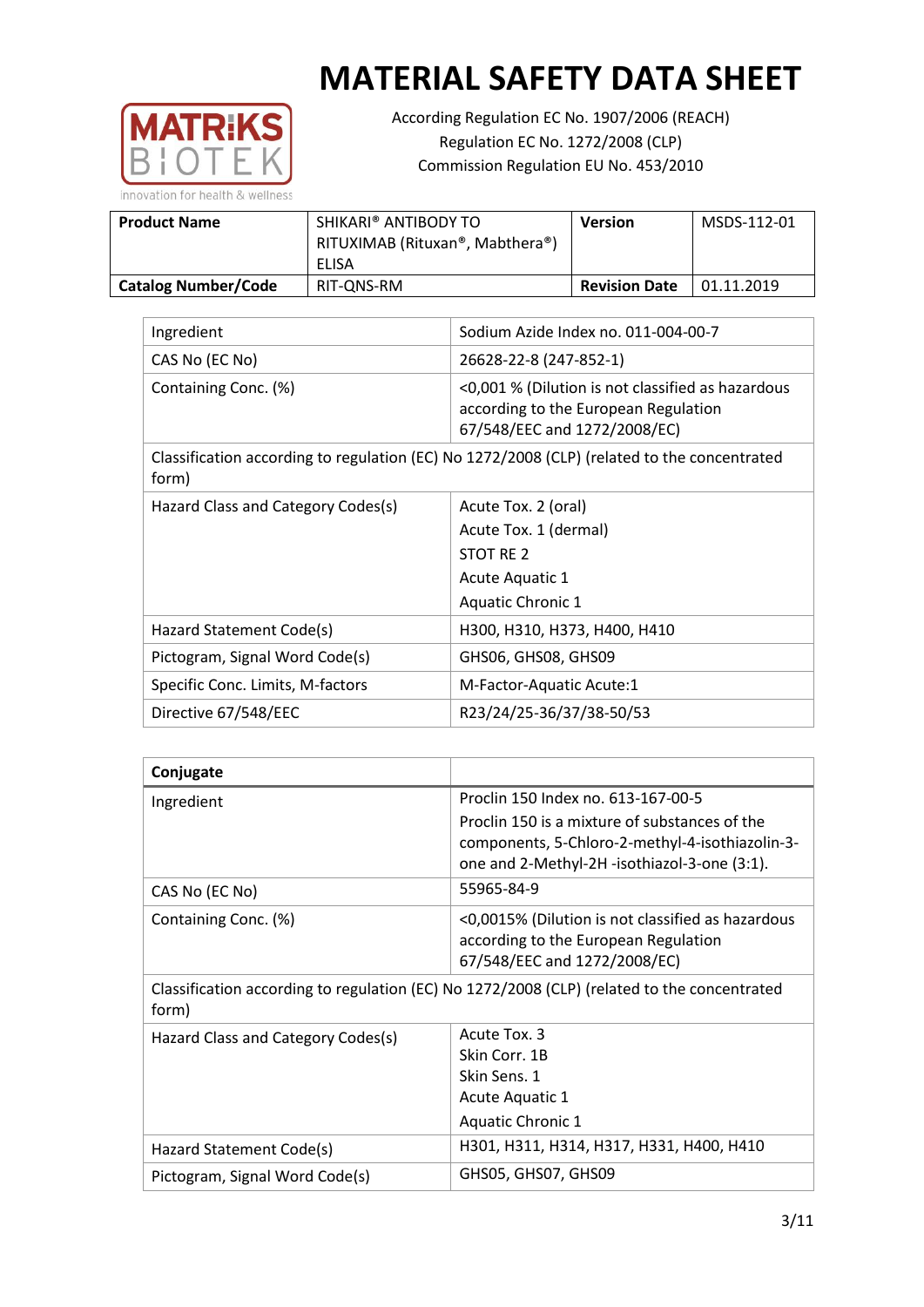

According Regulation EC No. 1907/2006 (REACH) Regulation EC No. 1272/2008 (CLP) Commission Regulation EU No. 453/2010

| <b>Product Name</b>        | SHIKARI® ANTIBODY TO<br>RITUXIMAB (Rituxan®, Mabthera®)<br>ELISA | <b>Version</b>       | MSDS-112-01 |
|----------------------------|------------------------------------------------------------------|----------------------|-------------|
| <b>Catalog Number/Code</b> | RIT-ONS-RM                                                       | <b>Revision Date</b> | 01.11.2019  |

| Specific Conc. Limits, M-factors | ≥0,6%: Skin Corr. 1B, H314<br>0,06 - < 0,6%: Skin Irrit. 2, H315<br>0,06 - < 0,6 %: Eye Irrit. 2, H319<br>≥0,0015 %: Skin Sens. 1, H317 |
|----------------------------------|-----------------------------------------------------------------------------------------------------------------------------------------|
|                                  | M-Factor - Aquatic Acute: 10                                                                                                            |
| Directive 67/548/EEC             | T; N R:23/24/25-34-35-50/53                                                                                                             |
|                                  | S: (2-)26-28-36/37/39-45-60-61                                                                                                          |

## **4. First-aid measures**

# **4.1. Description of first aid measures**

General advice: No special measures required. Consult physician in case of complaints. If inhaled: Supply fresh air.

In case of skin contact: Immediately flush skin with plenty of water. Cold water may be used. Remove contaminated clothing and shoes.

In case of eye contact: Check for and remove any contact lenses. Immediately flush eyes with plenty of water for at least 15 minutes. Cold water may be used. If swallowed: Rinse mouth with plenty of water

# **4.2. Most important symptoms and effects, both accurate and delayed**

There are no hazards under normal use conditions. Direct contact with eyes may cause slight and temporary irritation. Swallowing of larger amounts may lead to stomachache, vomiting or diarrhea.

# **4.3. Indication of any immediate medical attention and special treatment needed** No specific therapy known. Use supportive and symptomatic treatment.

# **5. Fire-fighting measures**

# **5.1. Extinguishing media**

Suitable extinguishing media: Water spray, alcohol resistant foam, dry-powder, carbon dioxide

Unsuitable extinguishing media: Direct water stream

- **5.2. Special hazards arising from the substance mixture** To the best of our knowledge, no special hazards can be defined
- **5.3. Advice for fire-fighters** No data available.

# **6. Accidental release measures**

**6.1. Personal precautions, protective equipment and emergency procedures** Wear appropriate protective gloves and clothes.

# **6.2. Environmental precautions**

Dilute with plenty of water. Do not allow to enter sewers/surface or ground water.

**6.3. Methods and materials for containment and cleaning up**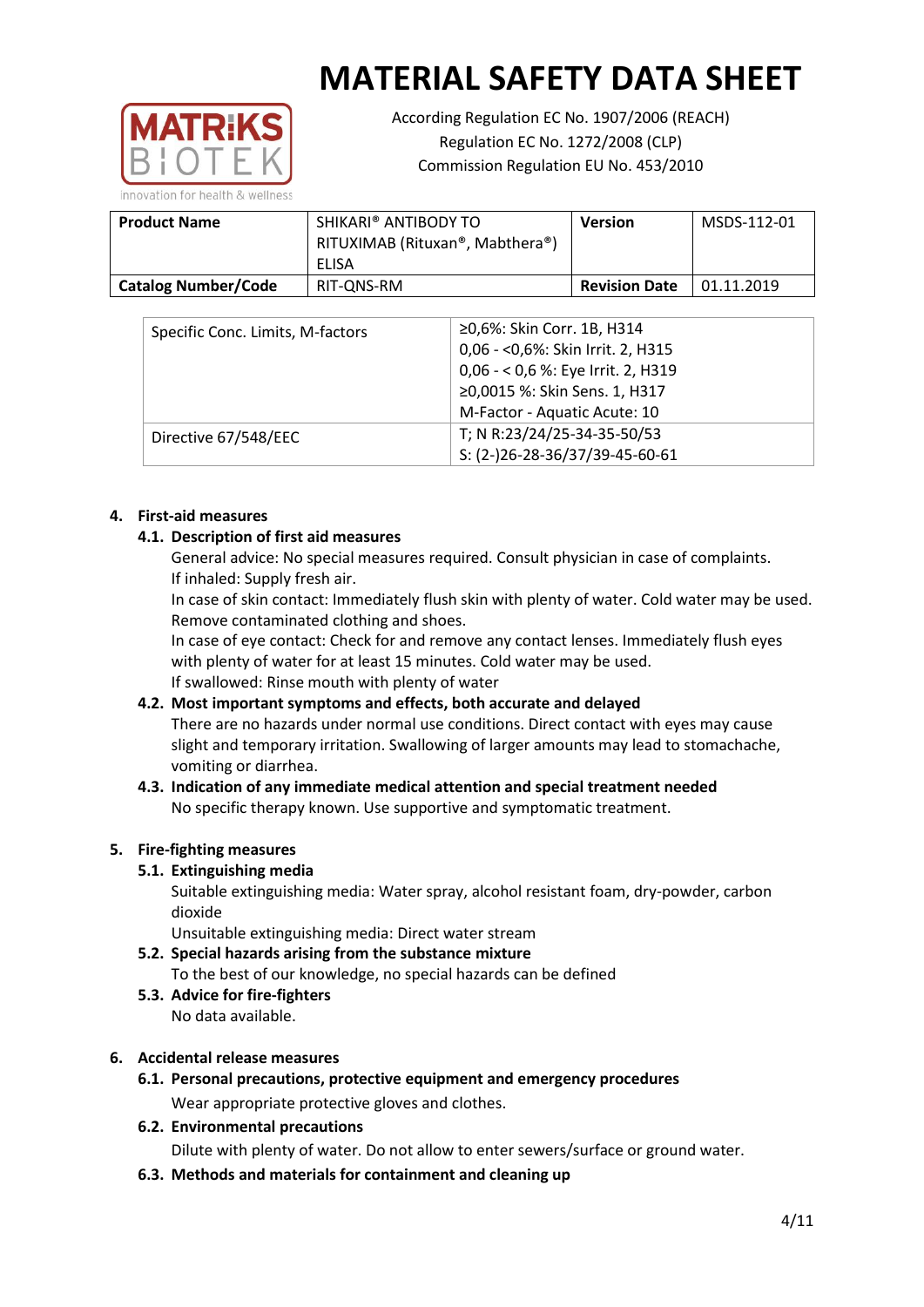

According Regulation EC No. 1907/2006 (REACH) Regulation EC No. 1272/2008 (CLP) Commission Regulation EU No. 453/2010

| <b>Product Name</b>        | SHIKARI® ANTIBODY TO<br>RITUXIMAB (Rituxan®, Mabthera®)<br>ELISA | <b>Version</b>       | MSDS-112-01 |
|----------------------------|------------------------------------------------------------------|----------------------|-------------|
| <b>Catalog Number/Code</b> | RIT-ONS-RM                                                       | <b>Revision Date</b> | 01.11.2019  |

Absorb with liquid-binding material (sand, diatomite, acid binders, universal binders, sawdust).

# **6.4. Reference to other sections**

For personal protection see section 8. For disposal see section 13.

# **7. Handling and storage**

# **7.1. Precautions for safe handling**

Use all reagents in accordance with the relevant package insert provided with the product. Do not smoke, eat, drink or apply cosmetics in areas where kit reagents are handled. Wear disposable latex gloves when handling reagents.

Never pipet by mouth and avoid contact of reagents and specimens with skin and mucous membranes.

Handling should be done in accordance with the procedures defined by an appropriate national biohazard safety guideline or regulation.

Use all reagents in accordance with the relevant package insert provided with the product.

# **7.2. Conditions for safe storage, including any incompatibilities**

Store in tightly closed original packages or appropriately labeled alternate vessels. Store in dry, bunded areas. Keep away from direct sunlight and heat sources. Recommended storage temperature: 10-30°C (shipment), 2-8°C (long term storage). Protect from freezing. Keep away from food and drinks. Keep away from acids and heavy metals. Keep out of the reach of children.

### **7.3. Specific end uses**

For EU diagnostic product.

For the rest of the world "Research use only".

# **8. Exposure controls/personel protection**

### **8.1. Control parameters**

Indicative occupational exposure limit ES (2000/39IEC, Directive 2006/15IEC and Directive 2009/161IEC):

| <b>CAS</b> | <b>Substance</b> | Indicative occupational exposure limit |                         |
|------------|------------------|----------------------------------------|-------------------------|
|            | name             |                                        |                         |
| 26628-22-8 | Sodium Azide     | OEL mean (time-weighted 8 h):          | $0,1 \,\mathrm{mg/m^3}$ |
|            |                  | OEL short term (LS min):               | 0,3                     |
|            |                  | Notation: Skin                         |                         |

National work-place occupational exposure limits (only selected lands are displayed):

| <b>CAS</b> | <b>Substance</b> | <b>Occupational exposure limits</b> |  |  |
|------------|------------------|-------------------------------------|--|--|
|            | name             |                                     |  |  |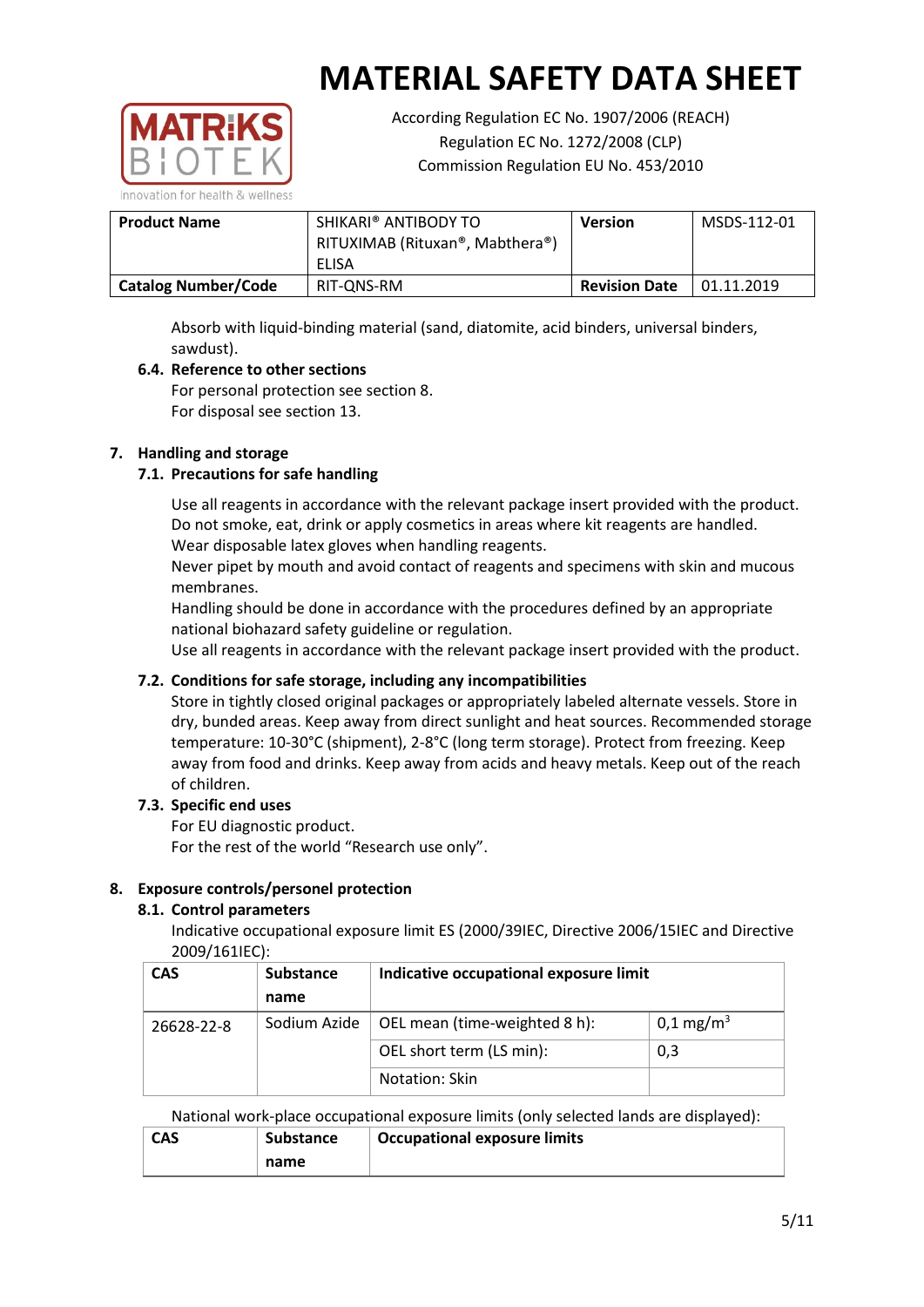

According Regulation EC No. 1907/2006 (REACH) Regulation EC No. 1272/2008 (CLP) Commission Regulation EU No. 453/2010

| <b>Product Name</b>        | SHIKARI® ANTIBODY TO<br>RITUXIMAB (Rituxan®, Mabthera®) |                      | MSDS-112-01 |
|----------------------------|---------------------------------------------------------|----------------------|-------------|
|                            | ELISA                                                   |                      |             |
| <b>Catalog Number/Code</b> | RIT-ONS-RM                                              | <b>Revision Date</b> | 01.11.2019  |

| Sodium Azide<br>26628-22-8 |                               | Turkey                                  |                         |
|----------------------------|-------------------------------|-----------------------------------------|-------------------------|
|                            |                               | PEL:                                    | $0,1 \,\mathrm{mg/m^3}$ |
|                            |                               | NPEL-P:                                 | 0,3 mg/m <sup>3</sup>   |
|                            |                               | D - absorb through skin                 |                         |
|                            |                               | I - irritating to mucosa (eye, airways) |                         |
|                            |                               | and skin                                |                         |
|                            |                               | Government Regulation no.               |                         |
|                            |                               | 361/2007 Coll.                          |                         |
|                            |                               | Slovakia                                |                         |
|                            |                               | NPEL mean:                              | $0,1 \text{ mg/m}^3$    |
|                            |                               | NPEL short-term:                        | 0,3 mg/m <sup>3</sup>   |
|                            | Note K: absorbed through skin |                                         |                         |
|                            |                               | Regulation 300/2007 Coll. (SK),         |                         |
|                            |                               | Appendix 1                              |                         |
|                            |                               | Germany                                 |                         |
|                            |                               | AGW - time weighted mean:               | $0,2 \text{ mg/m}^3$    |
|                            |                               | Short -term factor:                     | 2(1)                    |
|                            |                               | 1RGS-900                                |                         |
|                            |                               | United Kingdom                          |                         |
|                            |                               | TWA:                                    | $0,1 \,\mathrm{mg/m^3}$ |
|                            |                               | STEL:                                   | 0,3 mg/m <sup>3</sup>   |
|                            |                               | France                                  |                         |
|                            |                               | TWA:                                    | $0,1 \,\mathrm{mg/m^3}$ |
|                            |                               | STEL:                                   | 0,3 mg/m <sup>3</sup>   |

### Other recommended values: not set

| <b>CAS</b> | Substance name $\vert$ OEL - equivalents |                          |
|------------|------------------------------------------|--------------------------|
|            | $\overline{\phantom{0}}$                 | $\overline{\phantom{0}}$ |

Indicative biological limits (Turkey, *432/2003* Coll.): not set

| Substance                | Evaluated as             | Limit values |
|--------------------------|--------------------------|--------------|
| $\overline{\phantom{0}}$ | $\overline{\phantom{0}}$ | -            |

DNEL: not available for the mixture. PNEC: not available for the mixture.

### **8.2. Exposure controls**

General hygiene directives should be considered.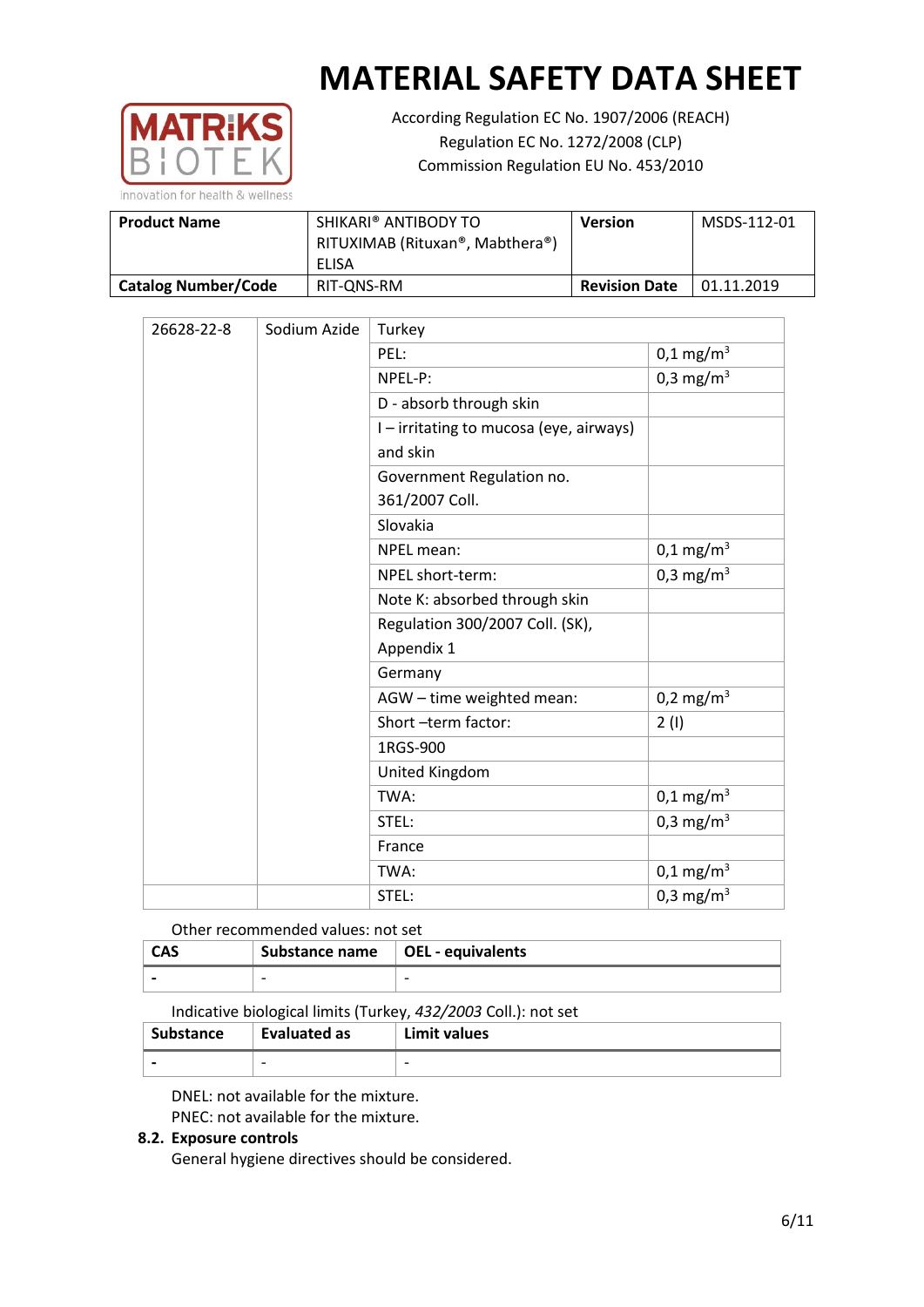

According Regulation EC No. 1907/2006 (REACH) Regulation EC No. 1272/2008 (CLP) Commission Regulation EU No. 453/2010

**Product Name** | SHIKARI® ANTIBODY TO RITUXIMAB (Rituxan®, Mabthera®) ELISA **Version** MSDS-112-01 **Catalog Number/Code** RIT-QNS-RM Revision Date 01.11.2019

Keep away from food stuffs and beverages. Wash hands before breaks and at the end of the working day

# **Personal protective equipment:**

| <b>Respiratory protection:</b> | Not required                                                      |  |  |
|--------------------------------|-------------------------------------------------------------------|--|--|
| Skin protection                | Protective gloves of nitrile or nature latex, satisfying the norm |  |  |
|                                | <b>DIN EN 455</b>                                                 |  |  |
| Eye/Face protection            | Safety glasses with side shields confirming to EN 166 (EN),       |  |  |
|                                | NIOSH (US)                                                        |  |  |
| Body protection                | Impenetrable protective clothing                                  |  |  |

# **9. Physical and chemical properties**

## **9.1. Information on basic physical and chemical properties**

| <b>COMPONENT</b>       | <b>APPEARANCE</b> | <b>ODOR</b>     | рH             |
|------------------------|-------------------|-----------------|----------------|
| Microtiter plate       | Solid, white      | <b>Odorless</b> | Not applicable |
| Standards and controls | Liquid, colorless | <b>Odorless</b> | $7,4 \pm 0,05$ |
| Conjugate              | Liquid, red       | <b>Odorless</b> | $7,4 \pm 0,05$ |
| Confirmation reagent   | Liquid, colorless | <b>Odorless</b> | $7,4 \pm 0,05$ |
| Assay buffer           | Liquid, blue      | <b>Odorless</b> | $7,4 \pm 0,05$ |
| Substrate solution     | Liquid, colorless | <b>Odorless</b> | $3,6 - 3,8$    |
| Stop solution          | Liquid, colorless | <b>Odorless</b> | $<$ 1          |
| Wash buffer            | Liquid, colorless | Odorless        | $7,4 \pm 0,05$ |

| <b>For All Components</b>                    |                   |  |  |
|----------------------------------------------|-------------------|--|--|
| Odor threshold                               | No data available |  |  |
| Melting point/freezing point                 | No data available |  |  |
| Initial boiling point and range              | No data available |  |  |
| Flash point                                  | No data available |  |  |
| Evaporation rate                             | No data available |  |  |
| Flammability (solid, gas)                    | No data available |  |  |
| Upper/lower flammability or explosive limits | No data available |  |  |
| Vapour pressure                              | No data available |  |  |
| Vapour density                               | No data available |  |  |
| Relative density                             | No data available |  |  |
| Solubility(ies)                              | Fully miscible    |  |  |
| Partition coefficient: n-octanol water       | No data available |  |  |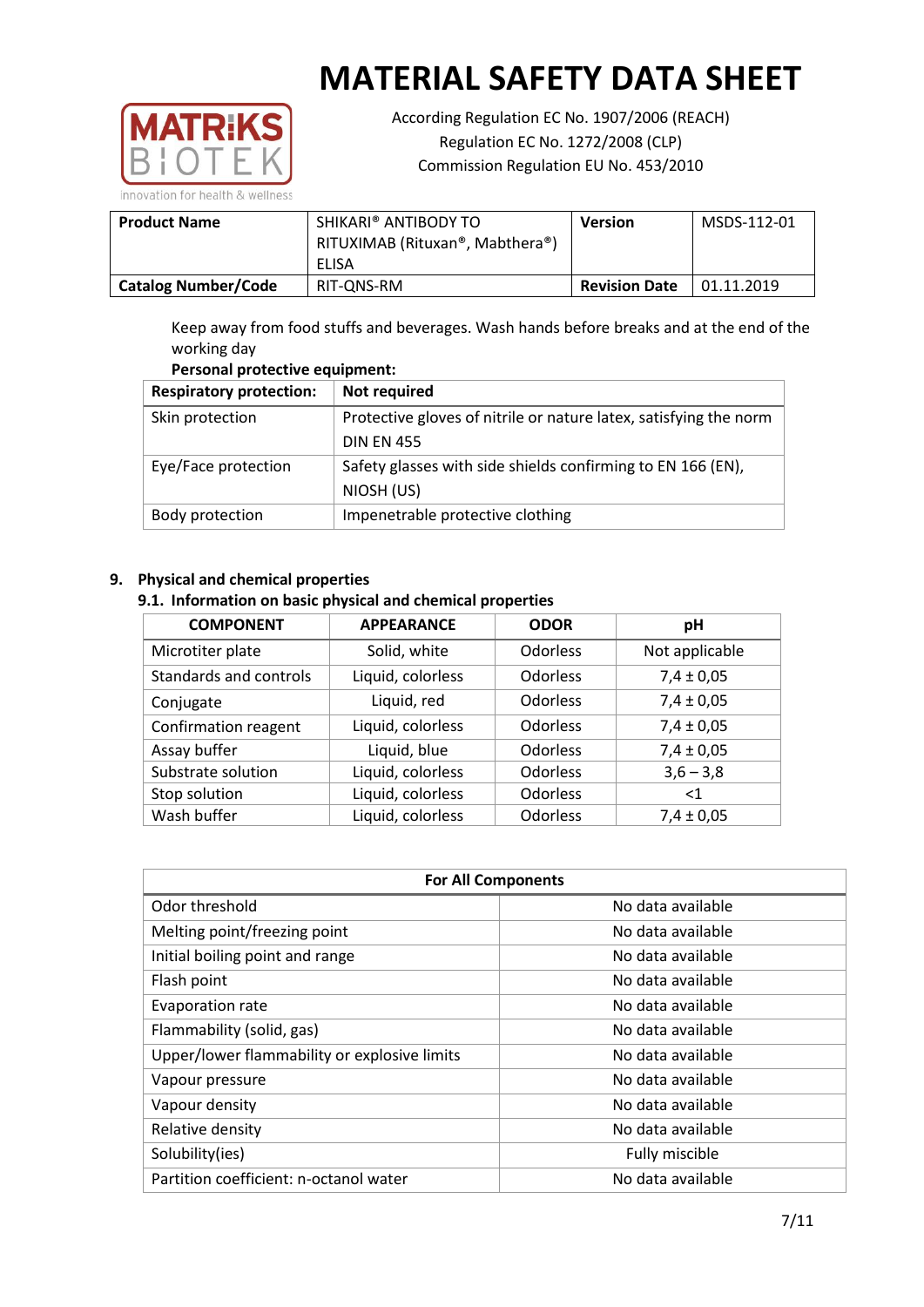

According Regulation EC No. 1907/2006 (REACH) Regulation EC No. 1272/2008 (CLP) Commission Regulation EU No. 453/2010

**Product Name SHIKARI® ANTIBODY TO** RITUXIMAB (Rituxan®, Mabthera®) ELISA **Version** MSDS-112-01 **Catalog Number/Code** RIT-QNS-RM Revision Date 01.11.2019

| Auto-ignition temperature   | Product is not self-igniting                 |
|-----------------------------|----------------------------------------------|
| Decomposition temperature   | No data available                            |
| <b>Viscosity</b>            | No data available                            |
| <b>Explosive properties</b> | Product does not present an explosion hazard |
| Oxidizing properties        | No data available                            |

## **9.2. Other information**

No other information available.

## **10. Stability and reactivity**

## **10.1. Reactivity**

Not reactive under normal conditions of storage and manipulation. Sodium azide has been reported to form lead or copper azide in laboratory plumbing (heavy metals) which may explode on percussion. Treatment of sodium azide with strong acids gives hydrazoic acid, which is also extremely toxic.

### **10.2. Chemical stability**

Mixture is chemically stable under normal conditions of storage and manipulation. Overheating may cause thermal decomposition.

### **10.3. Possibility of hazardous reactions**

Sodium azide has been reported to form lead or copper azide in laboratory plumbing (heavy metals) which may explode on percussion.

### **10.4. Conditions to avoid**

Stable under normal conditions. Keep away from direct sunlight and heat sources. Do not mix with strong acids and heavy metals.

### **10.5. Incompatible materials**

Strong acids, heavy metals, halogenated hydrocarbons.

# **10.6. Hazardous decomposition products**

Material does not decompose at ambient temperatures. Incomplete combustion and thermolysis may produce toxic, irritating and flammable decomposition products (such as carbon monoxide, carbon dioxide, sooth, aldehydes and other products of organic compounds decomposition, sulfur / nitrogen oxides).

### **11. Toxicological information**

### **11.1. Information on toxicological effects**

### **11.1.1. Acute toxicity**

Based on available data, the classification criteria are not met. Based on composition, the mixture has low acute toxicity and no adverse effects for human health are expected under applicable conditions of exposure sodium azide.

### **11.1.2. Skin corrosion/irritation**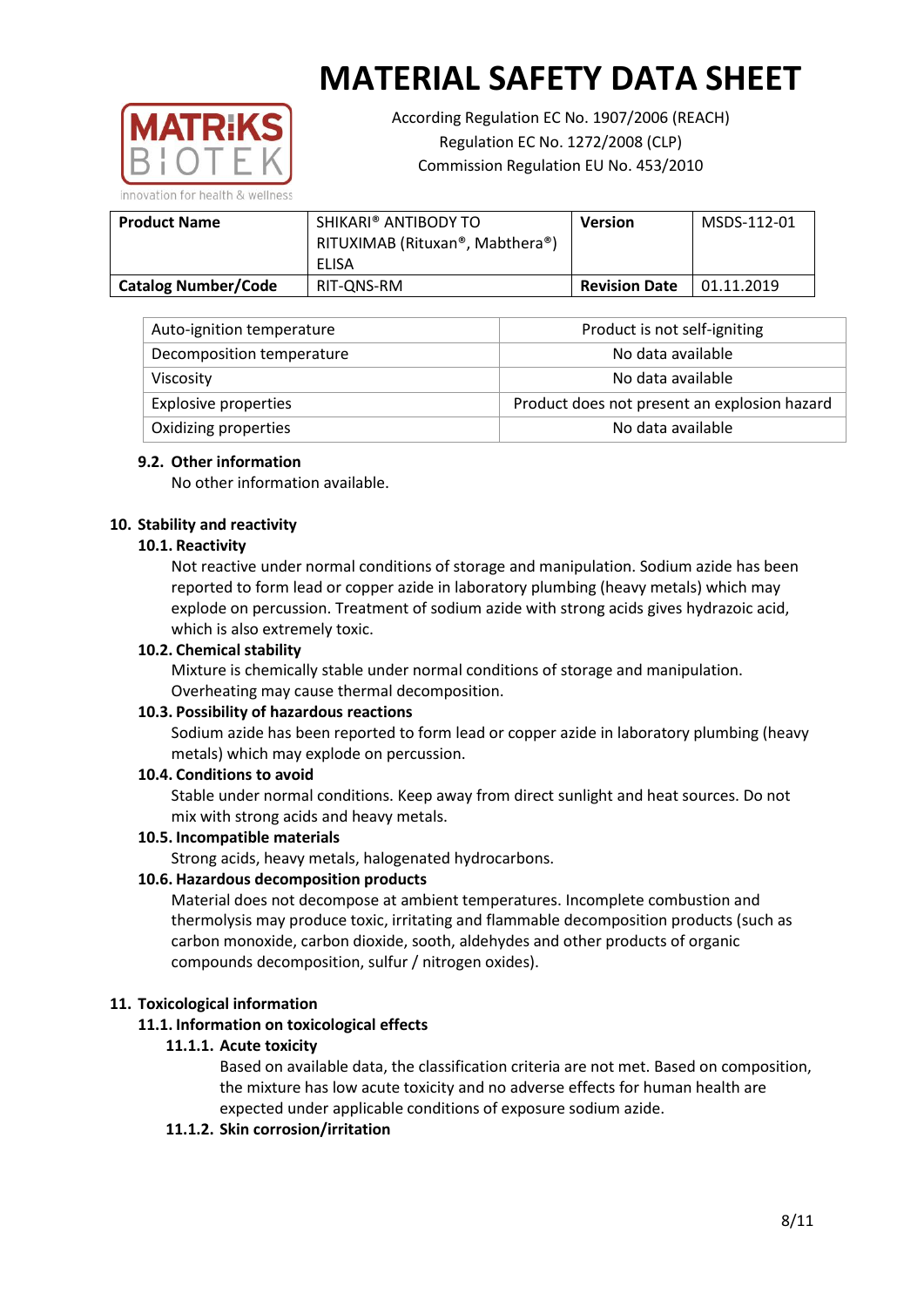

According Regulation EC No. 1907/2006 (REACH) Regulation EC No. 1272/2008 (CLP) Commission Regulation EU No. 453/2010

| <b>Product Name</b>        | SHIKARI® ANTIBODY TO<br>RITUXIMAB (Rituxan®, Mabthera®)<br>ELISA | <b>Version</b>       | MSDS-112-01 |
|----------------------------|------------------------------------------------------------------|----------------------|-------------|
| <b>Catalog Number/Code</b> | RIT-ONS-RM                                                       | <b>Revision Date</b> | 01.11.2019  |

Based on available data, the classification criteria are not met. Prolonged or repeated skin contact may cause mild irritation and dermatitis (skin inflammation). However, these effects do not required classification

# **11.1.3. Serious eye damage/irritation**

Based on available data, the classification criteria are not met. Direct contact with eyes may cause slight and temporary irritation. However, these effects do not required classification

# **11.1.4. Respiratory or skin sensitization**

Based on available data, the classification criteria are not met. Compounds have no sensitization effects.

# **11.1.5. Germ cell mutagenicity**

Based on available data, the classification criteria are not met. Compounds have no potential for mutagenic activity.

# **11.1.6. Carcinogenicity**

Based on available data, the classification criteria are not met. Compounds have no potential for carcinogenic activity.

# **11.1.7. Reproductive toxicity**

Based on available data, the classification criteria are not met. Compounds have no potential for reproductive toxicity.

# **11.1.8. STOT-single exposure**

Based on available data, the classification criteria are not met

# **11.1.9. STOT-repeated exposure**

Based on available data, the classification criteria are not met.

### **11.1.10. Aspiration hazard**

Based on available data, the classification criteria are not met.

# **12. Ecological information**

# **12.1. Toxicity**

No data available.

- **12.2. Persistence and degradability** No data available.
- **12.3. Bio accumulative potential** No data available.
- **12.4. Mobility in soil**

No data available.

### **12.5. Results of PBT and vPvB assessment**

The substances in the mixture do not meet the PBT/vPvB criteria according to REACH, annex XIII (content <0,1% w/w); the substances in the mixture are not included in the Candidate List of SVHC.

**12.6. Other adverse effects**

No data available.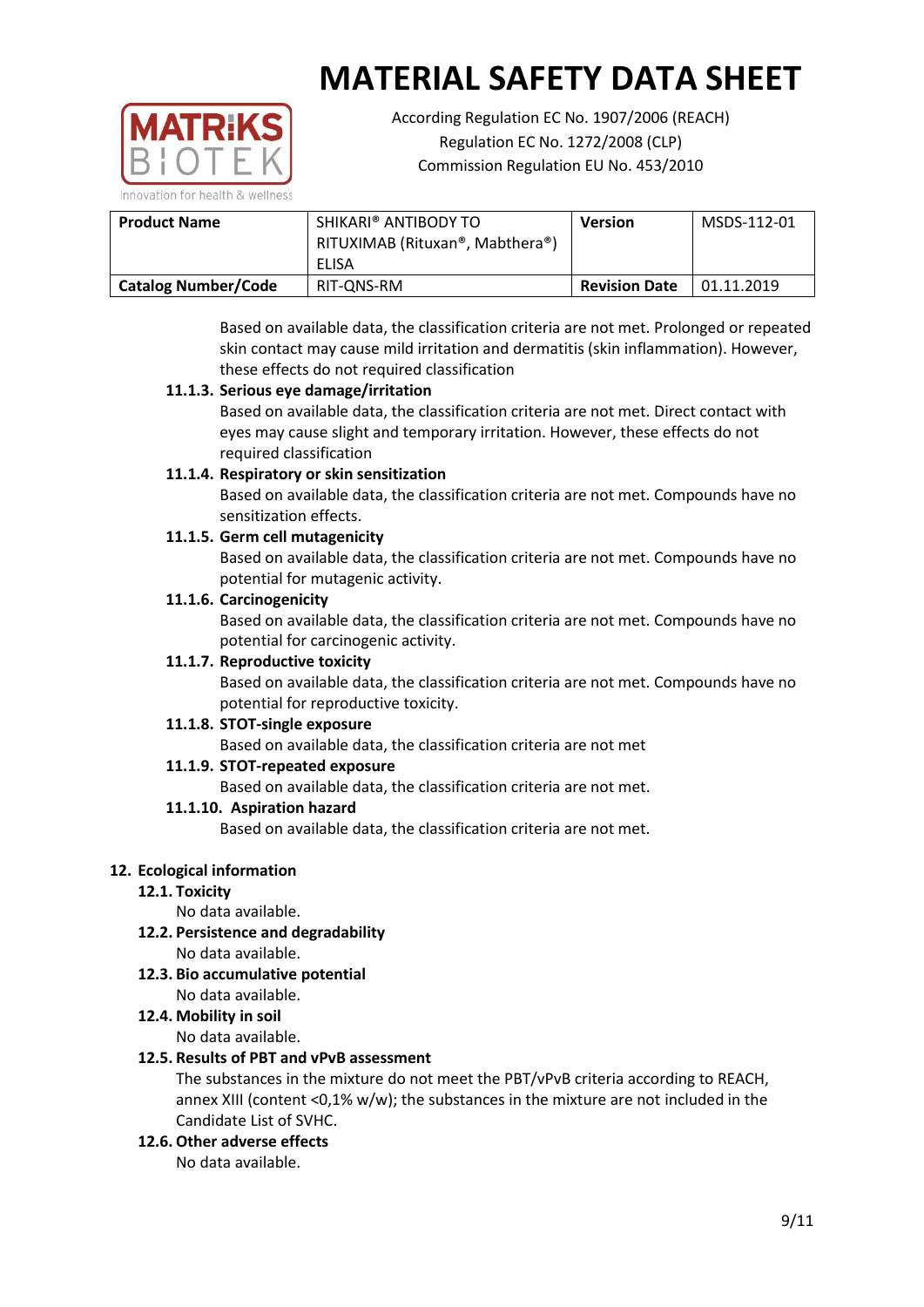

According Regulation EC No. 1907/2006 (REACH) Regulation EC No. 1272/2008 (CLP) Commission Regulation EU No. 453/2010

| <b>Product Name</b>        | SHIKARI® ANTIBODY TO<br>RITUXIMAB (Rituxan®, Mabthera®)<br>ELISA | <b>Version</b>       | MSDS-112-01 |
|----------------------------|------------------------------------------------------------------|----------------------|-------------|
| <b>Catalog Number/Code</b> | RIT-ONS-RM                                                       | <b>Revision Date</b> | 01.11.2019  |

# **13. Disposal considerations**

## **13.1. Waste treatment methods**

Product: Waste should be disposed of in accordance with federal, state and local environmental control regulations. Must not be composed together with household garbage.

Uncleaned packaging: Waste should be disposed of in accordance with federal, state and local environmental control regulations. Must not be composed together with household garbage.

General notes: Water hazard class 1 (German Regulation) (Self-assessment): Slightly hazardous for water. Do not allow undiluted product or large quantities of it to reach ground water, water course or sewage system

### **14. Transport information**

The mixture is not classified as dangerous for transport according to ADR/RID/IMDG/ICAO/IATA/ **DGR** 

- **14.1. UN number:** None
- **14.2. Un proper shipping name:** None
- **14.3. Transport hazard class(es):** None
- **14.4. Packing group:** None
- **14.5. Environmental hazards:** None
- **14.6. Special precautions for user:** Not applicable.
- **14.7. Transport in bulk according to Annex II of MARPOL 73/78 and the IBC Code:** Not applicable.

### **15. Regulatory information**

This Safety Data Sheet is prepared according to;

REGULATION (EC) No 1907/2006 OF THE EUROPEAN PARLIAMENT AND OF THE COUNCIL of 18 December 2006 concerning the Registration, Evaluation, Authorization and Restriction of Chemicals (REACH), establishing a European Chemicals Agency, amending Directive 1999/45/EC and repealing Council Regulation (EEC) No 793/93 and Commission Regulation (EC) No 1488/94 as well as Council Directive 76/769/EEC and Commission Directives 91/155/EEC, 93/67/EEC, 93/105/EC and 2000/21/EC

## **15.1. Safety, health and environmental regulations/legislation specific for the substance or mixture**

No data available.

### **15.2. Chemical safety assessment**

No data available.

### **16. Other information**

**16.1. "H code" and "R Phrases" used in this document**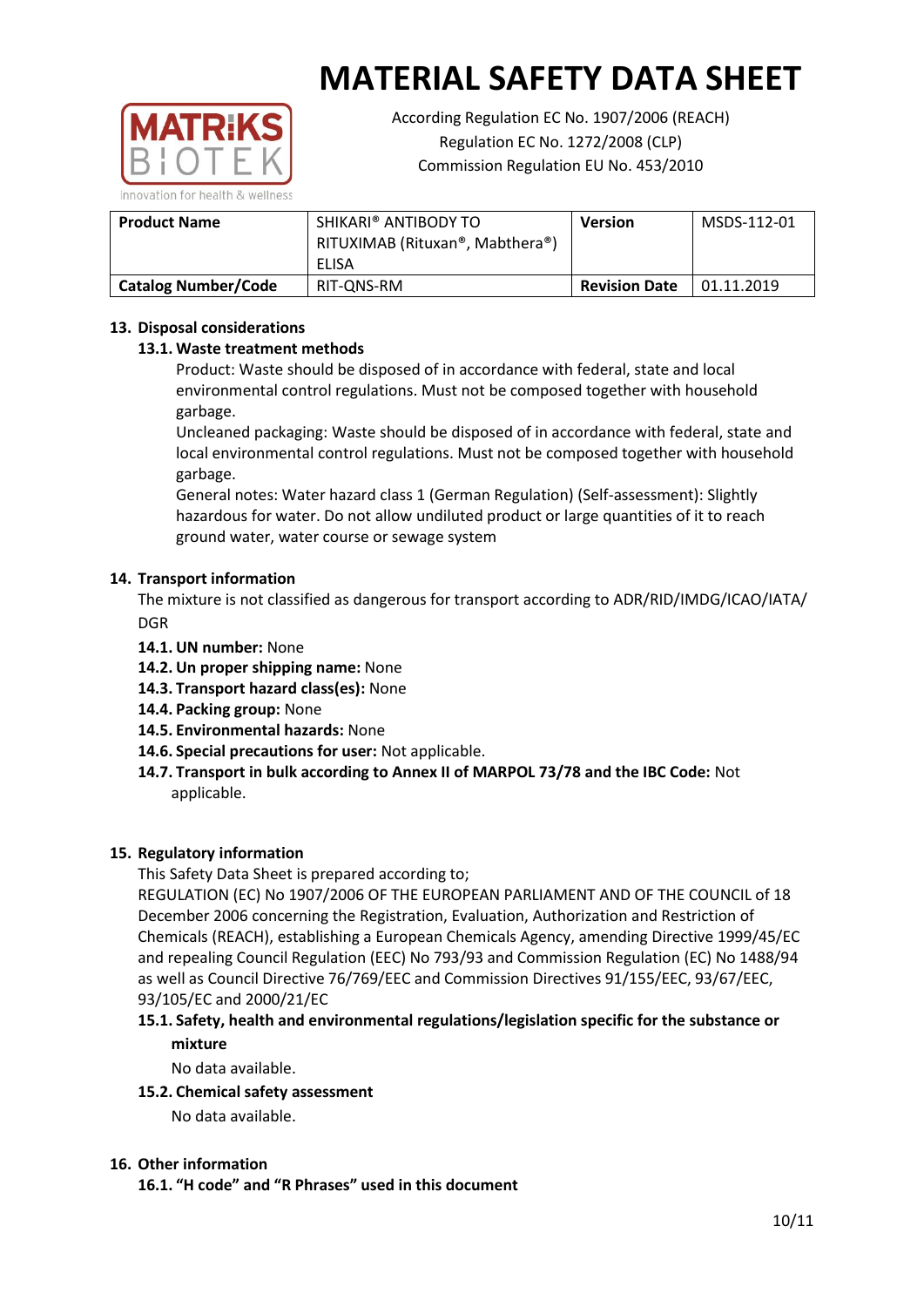

According Regulation EC No. 1907/2006 (REACH) Regulation EC No. 1272/2008 (CLP) Commission Regulation EU No. 453/2010

| <b>Product Name</b>        | SHIKARI® ANTIBODY TO<br>RITUXIMAB (Rituxan®, Mabthera®)<br>ELISA | <b>Version</b>       | MSDS-112-01 |
|----------------------------|------------------------------------------------------------------|----------------------|-------------|
| <b>Catalog Number/Code</b> | RIT-ONS-RM                                                       | <b>Revision Date</b> | 01.11.2019  |

|                                                            | H301       | <b>Toxic if swallowed</b>                                                                          |  |  |  |
|------------------------------------------------------------|------------|----------------------------------------------------------------------------------------------------|--|--|--|
|                                                            | H311       | Toxic in contact with skin                                                                         |  |  |  |
|                                                            | H314       | Causes severe skin burns and eye damage                                                            |  |  |  |
|                                                            | H315       | Causes skin irritation                                                                             |  |  |  |
|                                                            | H317       | May cause an allergic skin reaction                                                                |  |  |  |
|                                                            | H319       | Cause serious eye irritation                                                                       |  |  |  |
|                                                            | H331       | <b>Toxic if inhaled</b>                                                                            |  |  |  |
|                                                            | H335       | May cause respiratory irritation                                                                   |  |  |  |
|                                                            | H400       | Very toxic to aquatic life                                                                         |  |  |  |
|                                                            | H410       | Very toxic to aquatic life with long lasting effects                                               |  |  |  |
|                                                            | R23/24/25  | Toxic by inhalation, in contact with skin and if swallowed                                         |  |  |  |
|                                                            | R34        | Causes burns                                                                                       |  |  |  |
|                                                            | <b>R37</b> | Irritating to respiratory system                                                                   |  |  |  |
|                                                            | R36/37/38  | Irritating to eyes, respiratory system and skin                                                    |  |  |  |
|                                                            | R43        | May cause sensitisation by skin contact                                                            |  |  |  |
|                                                            | R50/53     | Very toxic to aquatic organisms, may cause long-term adverse effects in the<br>aquatic environment |  |  |  |
| 16.2. "P statements" and "S Phrases" used in this document |            |                                                                                                    |  |  |  |
|                                                            | <b>S26</b> | In case of contact with eyes, rinse immediately with plenty of water and seek                      |  |  |  |

| S <sub>26</sub> | In case of contact with eyes, rinse immediately with plenty of water and seek<br>medical advice.              |
|-----------------|---------------------------------------------------------------------------------------------------------------|
| S <sub>28</sub> | After contact with skin, wash immediately with plenty of (to be specified by<br>the manufacturer).            |
| S36/37          | Wear suitable protective clothing and gloves.                                                                 |
| S39             | Wear eye/face protection.                                                                                     |
| S45             | In case of accident or if you feel unwell seek medical advice immediately<br>(show the label where possible). |
| S60             | This material and its container must be disposed of as hazardous waste.                                       |
| S61             | Avoid release to the environment. Refer to special instructions/safety data<br>sheet.                         |